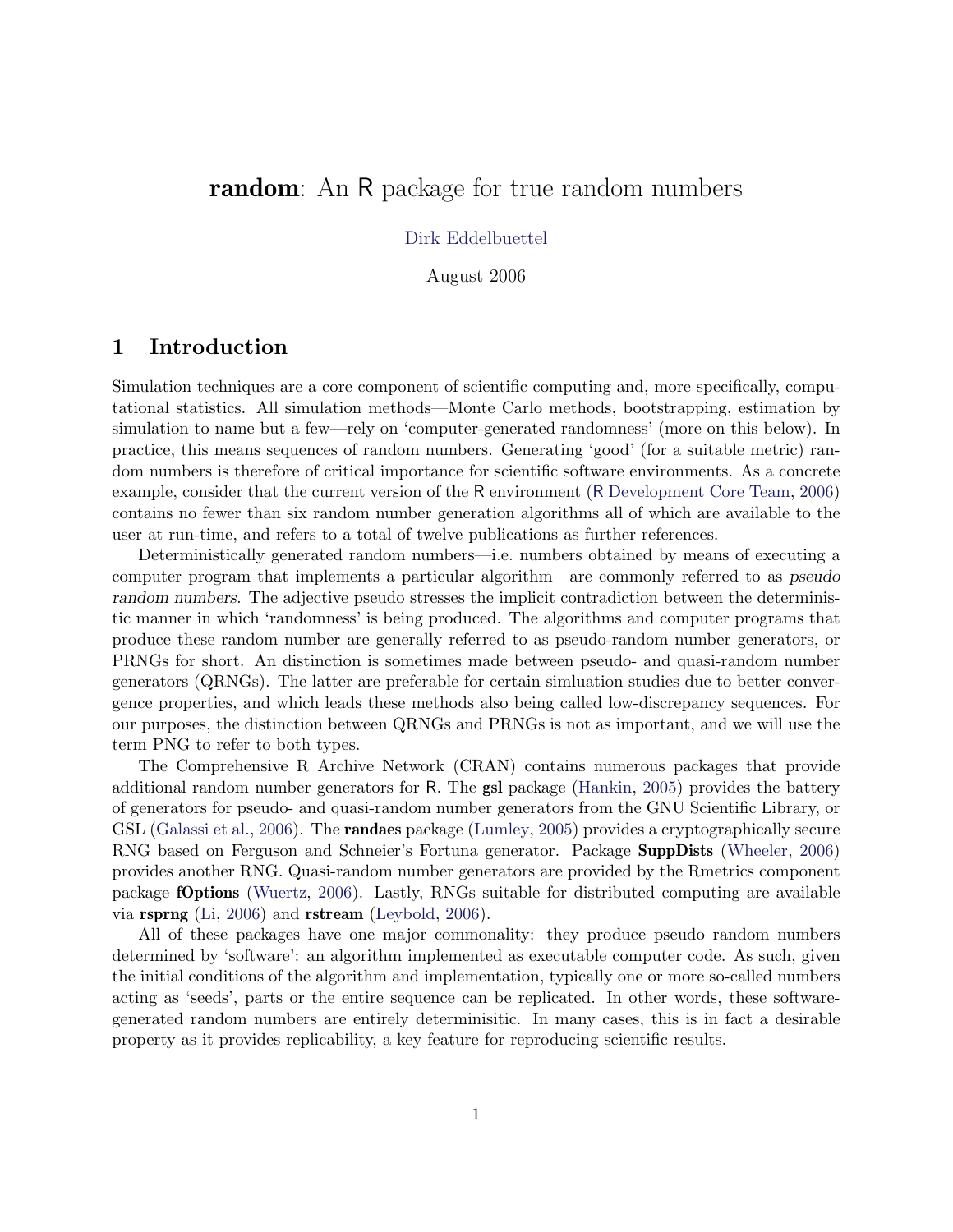On the other hand, so-called true random numbers require actual unpredictability arising from genuinely physical processes such as radioactive decay, photon emissions or atmospheric noise. An overview of hardware random number generators is provided by [Wikipedia](#page-7-7) [\(2006\)](#page-7-7). [Davies](#page-6-1) [\(2000\)](#page-6-1) discusses testing hardware generators.

There are a number of situations in which it is desirable to use non-deterministically determined random numbers. Examples include

- to seed distributed computing on different nodes with truly indepedent seeds;
- to obtain portable initializations for RNGs that do not depend on particular operating system or hardware features;
- to validate simulation results using non-deterministic random numbers;
- to provide indeterministic seeds used for lottery drawings or games: imagine playing R's sudoku [\(Brahm and Snow,](#page-6-2) [2006\)](#page-6-2) seeded by true randomness!

Until now, obtaining non-deterministic random numbers was not (easily) possible in  $R<sup>1</sup>$  $R<sup>1</sup>$  $R<sup>1</sup>$ . The random package aims to fill this gap by offering to supply random integers with possible replacement, random integer sequences without replacement, and random bytes from the [random.org](http://random.org) [\(Haahr,](#page-6-3) [1999,](#page-6-3) [2006\)](#page-6-4) web service.

The rest of this paper is organised as followes. The next section introduces [random.org.](http://random.org) This is followed by a section on testing the properties of the generator. Next, we disucss the implementation of the random package, and provide a simple example. Potential problems are briefly discussed in the following section, before a summary concludes.

## 2 About random.org

As discussed above, generating random number via computer programs is critically important for simulation methodologies. Yet at the same time, it is a contradiction in terms as there is nothing 'random' about generating sequences in a deterministic fashion. Given an initial condition, the entire sequence can (at least in therory) be predicted.

An alternative to these deterministic software generators are truly non-deterministic hardware based generators. One of the longer-running freely available services is the [random.org](http://random.org) service created by Mads Haahr [\(Haahr,](#page-6-4) [2006\)](#page-6-4), and described briefly, along with some motivation and background, in [Haahr](#page-6-3)  $(1999).<sup>2</sup>$  $(1999).<sup>2</sup>$  $(1999).<sup>2</sup>$  $(1999).<sup>2</sup>$ 

According to [Haahr](#page-6-3) [\(1999\)](#page-6-3), the original motivation for [random.org](http://random.org) was to generate random numbers for the prototype of an on-line gambling site. The basic idea is to gather atmospheric noise via a radio-receiver card tuned to an unused frequency and connected to a computer where it is sampled and digitized. A skew-correction algorithm, originally developped by John von Neumann in the 1940s and discussed by [Davies](#page-6-1) [\(2000\)](#page-6-1), is then applied to the bit stream.

The [random.org](http://random.org) site offers random numbers in several different formats: as integer random numbers with possible replication (similar to rolling die), as re-arranged integer sequences (without replication and similar to random reshuffling of a given set) and as random bits in several common formats (hexadecimal, decimal, octal and binary). Lastly, a covenience function is offered to query

<span id="page-1-0"></span><sup>&</sup>lt;sup>1</sup>Under Linux, access to /dev/random provides hardware entropy, but only in a non-portable manner.

<span id="page-1-1"></span><sup>&</sup>lt;sup>2</sup>This esay is also included in the **random** package as the vignette random-essay.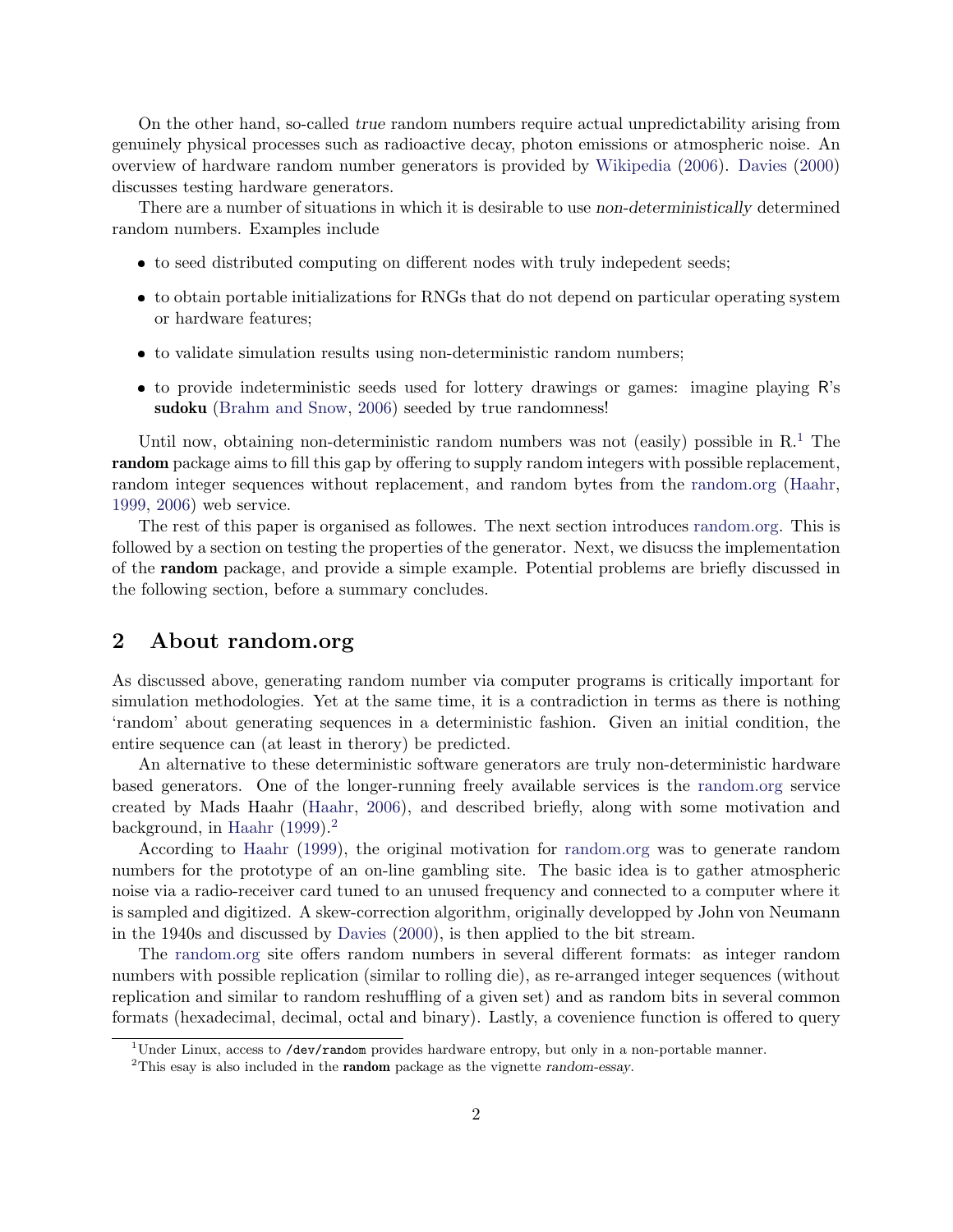the state of the generator. It is recommended to delay requests for larger sets of random numbers if the generator is indicating less than 20% capacity.

These random numbers can be retrieved using three different interfaces. The oldest, and original, interface is a standard CGI script accessible via the HTTP protocal used by webservers and browsers. The second is using the (somewhat more complex) Corba networking protocal and infrastructure, and the third is using SOAP, an exchange of files in XML markup that also uses HTTP as a transport.

Use of the [random.org](http://random.org) service, as reported on the site, is varied. It covers actual lotteries (both for outright prices as well for assignments of, say, students to classrooms), games, arts as well as conventional programming with random numbers. It is not immediately apparent which of these uses are truly improved due to their use of a non-deterministic random number generator.

## 3 Testing random.org data

Given the critical importance of random numbers for scientific computing via simulation methods, fairly rigorous approaches for measuring and ensuring the quality of random numbers have been developed [\(Davies,](#page-6-1) [2000\)](#page-6-1). One of the better-known test suites is the so-called **diehard** collection of tests by [Marsaglia](#page-7-8) [\(1995\)](#page-7-8), which has been re-implemented and extended by [Brown](#page-6-5) [\(2006a\)](#page-6-5) under the name dieharder.

The basic idea of testing a random number generator is as follows (and this follows the discussion by [Brown](#page-6-5) [\(2006a\)](#page-6-5) in the extended documentation by of **dieharder**). For a given suite of n uniform random numbers

$$
u_n = u_1, u_2, \dots \quad \text{where} \quad u_n \sim U(l, h)
$$

that are distributed uniformly between the bounds  $l$  and  $h$ , we have analytical results for the expected mean and variance given by

$$
E(u) = \frac{h - l}{2}
$$

and

$$
V(u) = \frac{(h - l)^2}{12}.
$$

For a sample of uniformly distributed random numbers from a random number generator we wish to test, as well as knowledge of the theoretical sample mean and variance, we can undertake a classic hypothesis test to compute a marginal probability (or  $p$ -value) for obtaining the given sample by chance from a (hypothetical) perfect generator. Any one such  $p$ -value from a single sample is likely to be non-informative. However, we can repeat the test for series of sets of random generators. This provides us with a series of associated p-values that satisfy the common assumptions of independent and identically distributed statistics.

Now, under the null of a perfect random generator, this series of p-values ought to be uniformly distributed over the range of possible probabilities between zero and one. This property is itself testable, using for example using a Kolmogorov-Smirnov or Anderson-Darling test. Test suites such as diehard and dieharder provide a variety of different tests each of which applies this basic principle of going from one  $p$ -value from a testable expression to testing a suite of such  $p$ -values from one particular test against the uniform distribution.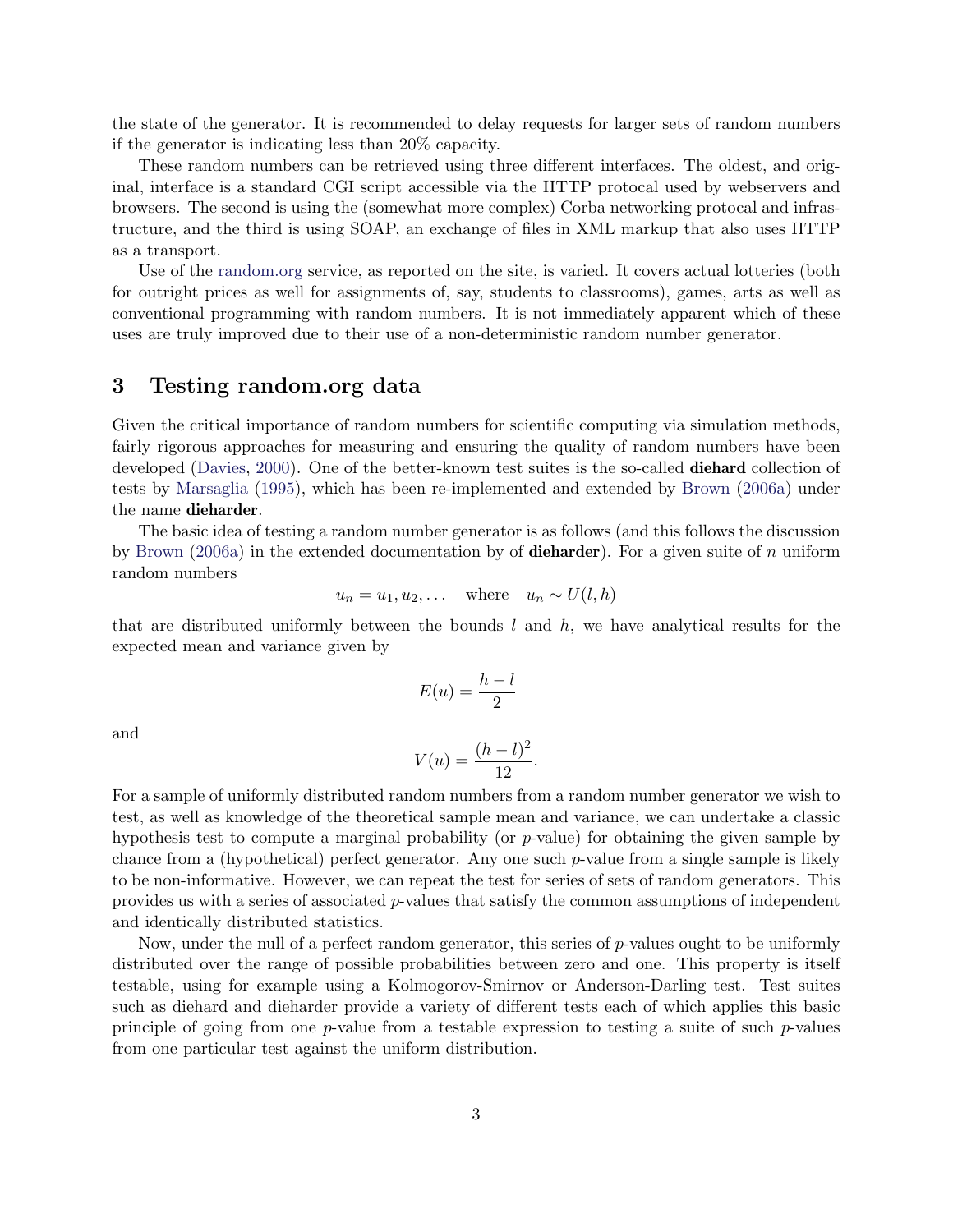Dieharder provides 24 tests in its current version 1.4.24. Besides the original diehard test, the set comprises tests from NIST as well as new tests, see [Brown](#page-6-5) [\(2006a\)](#page-6-5). The aggregate number of random numbers required to run all these tests is considerable. In fact, it is much, much larger than what [random.org](http://random.org) can provide as a live service (leading to the author's IP address being blacklisted and blocked by [random.org](http://random.org) for a few days). In order to test the generator, we had to rely on a set of fifteen pre-generated binary files of 10 megabytes size each, which we combined into one large file of 150 megabytes. Given the standard (four byte) size of an unsigned integer, and the adjustment factor of  $2^{10}/10^3$  stemming from the colloquial 'kilobyte' being 1024 bytes, the dieharder tests are provided with  $150/4 \times 10^{24} \times 10^{-6} = 39,321,600$  unsigned integers. The output log provided by the program reports that the binary input file was rewound a total of 297 times. It follows that a lower bound for the total number of random numbers consumed by dieharder in testing the [random.org](http://random.org) generator is  $39.3 \times 10^6 \times 297$  or approximately 11.6 billion random numbers.

Table [1](#page-4-0) summarizes the results of running version 1.4.24 of dieharder over the binary data retrieved from [random.org.](http://random.org) With the caveat that we do not actually know whether these were in fact generated by the [random.org](http://random.org) generator, we note that the generator passes a large majority of tests. Diehard, and by extension dieharder, are known as rigorous test suites, and passing a large majority of their component tests is a satisfying outcome.[3](#page-3-0)

[Brown](#page-6-6) [\(2006b\)](#page-6-6) provides additional information on some of the failed tests. The 'RGB Bit Distributioen Test' in known to fail at  $n = 6$  for every generator. The 'Diehard Overlapping 5-Permutations' may be prone to type I errors so the failure may be disregarded. On the other hand, the 'Diehard 32x32 Binary Rank Test' result is a genuine test failure: better generators pass this test. The 'Diehard Bitstream Test' is also somewhat doubtful as known 'good' generators can fail this test yet pass the related OPSO test. 'Marsaglia and Tsang GCD Test' is a well-respected that the best generators pass, so failure here in also informative. These comments notwithstanding, the test outcome does not lead us to recommend against use of [random.org.](http://random.org)

A comparison from running **dieharder** over random number streams from the six generators provided by R in its base package is left for future research.

#### 4 Implementation of the random package

The combination of excellent networking support in R and the simple HTTP interface at [random.org](http://random.org) allows for a fairly light implementation. The standard data-reading function read.table in R is able to operate directly on a remote file, or URL. It is hence straightforward to connect R to CGI scripts providing data. In fact, the **tseries** package [\(Trapletti and Hornik,](#page-7-9) [2006\)](#page-7-9) has had the ability to download data for financial instruements directly off Yahoo! Finance for at a least a half-decade.

Consequently, the main requirement for functions to access [random.org](http://random.org) are validity checks for the function arguments, construction of the URL query string, fetching the data and possibly reformatting the data before retuning it to the user. This high-level description summarizes the functions provided by the random package.

Let us consider a simple example where we illustrate simple data acquisition from [random.org.](http://random.org) To avoid needless stress the server on re-runs of this document, we cache data, once downloaded, in a file and skip the download if the cache file is still present.

<span id="page-3-0"></span><sup>&</sup>lt;sup>3</sup>We should note that at least one of the tests is still considered experimental, and that, strictly speaking, the test suite itself has not been validated.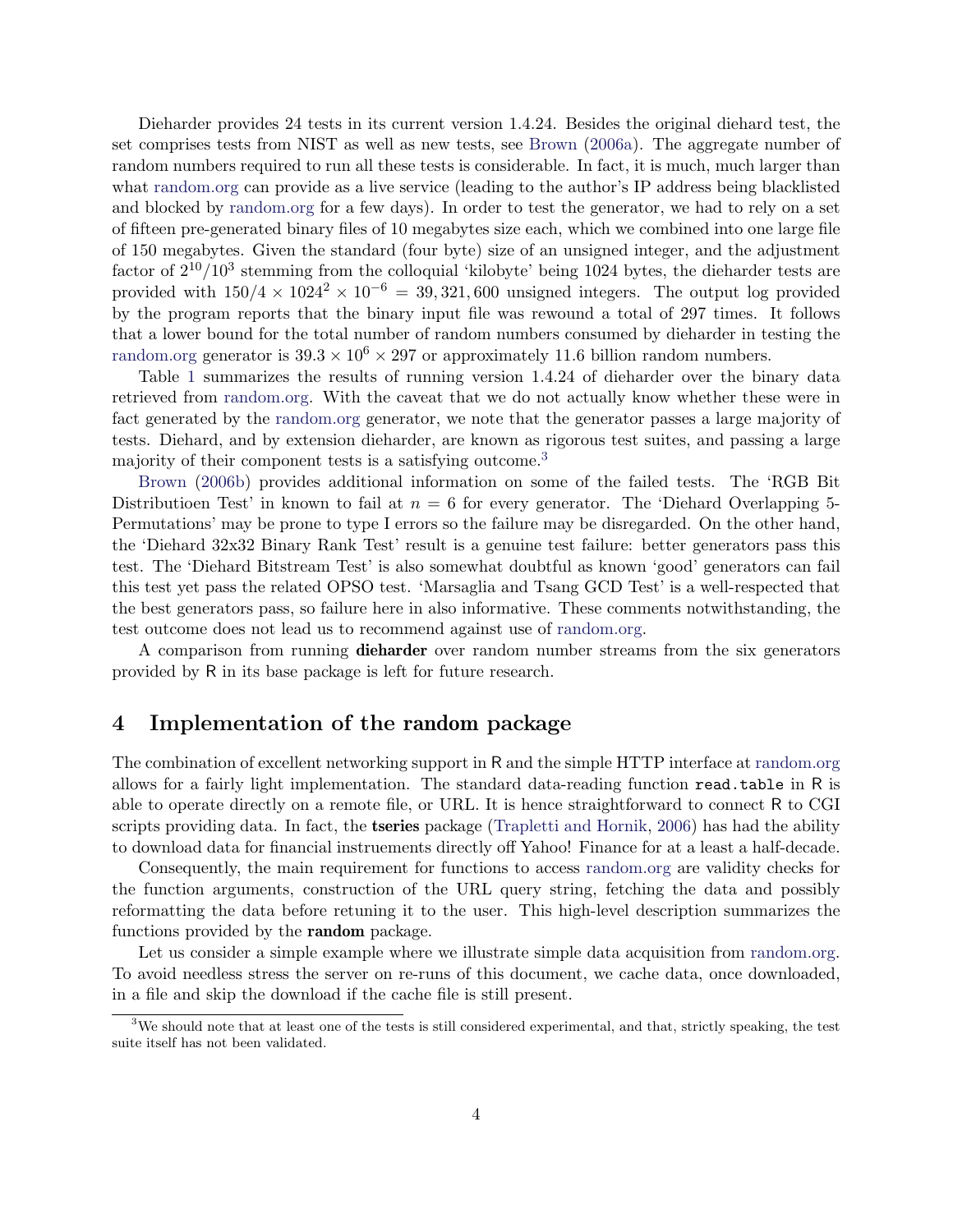| Test                                    | Outcome                         |
|-----------------------------------------|---------------------------------|
| RGB Timing Test                         | 4.45 million rands/second       |
| RGB Bit Persistence Test                | Passed at 5\%                   |
| RGB Bit Distributioen Test              | Passed at 5\% for $n=1,2,3,4,5$ |
|                                         | Failed at $< 0.01\%$ for n=6    |
| Diehard Birthdays test (mod.)           | Passed at $5\%$                 |
| Diehard Overlapping 5-Permutations      | Failed at $< 0.01\%$            |
| Diehard 32x32 Binary Rank Test          | Failed at $< 0.01\%$            |
| Diehard 6x8 Binary Rank Test            | Passed at 5\%                   |
| Diehard Bitstream Test                  | Failed at $< 0.01\%$            |
| Diehard Overlapping Pairs (OPSO)        | Passed at 5\%                   |
| Diehard Overlapping Quadruples (OQSO)   | Passed at 5\%                   |
| Diehard DNA Test                        | Passed at 5\%                   |
| Diehard Count the 1s (stream) (mod.)    | Passed at 5%                    |
| Diehard Count the 1s (byte) (mod.)      | Passed at $5\%$                 |
| Diehard Parking Lot Test (mod.)         | Passed at 5\%                   |
| Diehard Minimum Distance Test           | Passed at $5\%$                 |
| Diehard 3d Sphere Test                  | Passed at 5\%                   |
| Diehard Squeeze Test                    | Possibly weak                   |
| Diehard Sums Test (up)                  | Passed at 5\%                   |
| Diehard Sums Test (down)                | Passed at 5\%                   |
| Diehard Craps Test (mean)               | Passed at 5\%                   |
| Diehard Craps Test (freq)               | Passed at 5\%                   |
| Marsaglia and Tsang GCD Test            | Failed at $< 0.01\%$            |
| Marsaglia and Tsang Gorilla Test (preli | Passed at 5\%                   |
| STS Monobit Test                        | Passed at 5\%                   |
| STS Runs Test                           | Passed at 5\%                   |
| Dieharder User Example Lagged Sums      | Passed at $5\%$                 |

<span id="page-4-0"></span>Table 1: Results of dieharder for random.org

```
> ## cached data to not depend on a) a network connection
> ## and b) data at random.org
> if ( !(file.exists("random.Rdata")) ) {
+ randomOrg <- randomNumbers(n=5000, min=1, max=1e6, col=2)/1e6
+ save(randomOrg, file="random.Rdata")
+ } else {
+ load("random.Rdata")
+ }
> #
```
This shows that the call to obtain data from [random.org](http://random.org) is straightforward: we specify how many draws (with replication) over which interval we desire, and how many columns we would like in the return matrix. Exploratory data analysis using moments and quantiles, not shown here but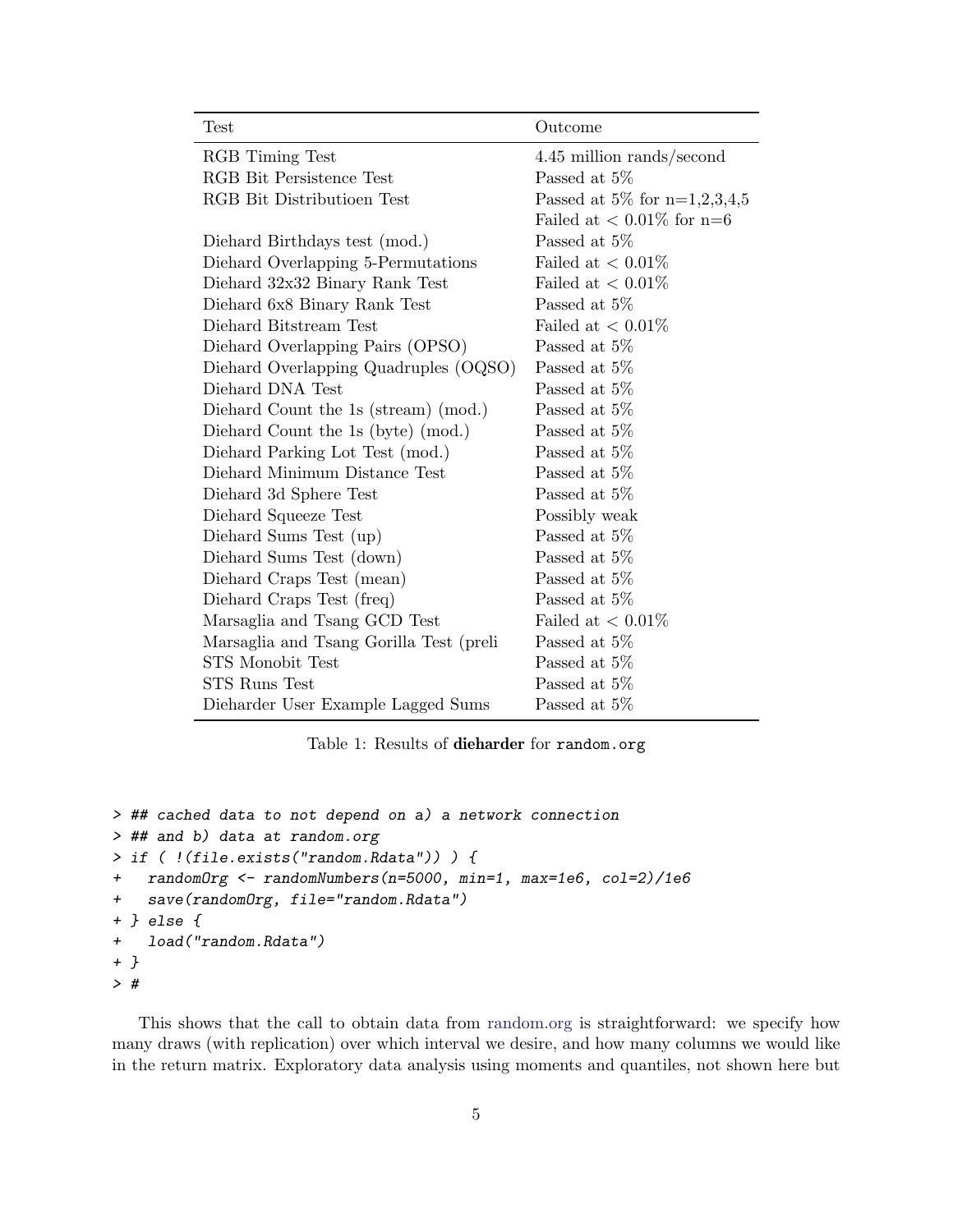available on request, reveal nothing suspicous that would indicate that the data is not distributed according to the requested  $U(0, 1)$  distribution.

```
> summary(randomOrg)
> apply(randomOrg, 2, function(X) quantile(X,c(0.01, 0.05, 0.1, 0.25, 0.5, 0.75, 0.9, 0.95, 0.9
> #
```
Further analysis using a simple scatter plot of half the uniform random numbers against the other, as well as a histogram of the entire data set, confirm the intial analysis.

```
> plot(randomOrg, ylab="", xlab="", main="5000 random,org U(0,1) draws", pch='.')
> hist(matrix(randomOrg, ncol=1), xlab = "", ylab = "", main="Histogram")
```


Figure 1: Scatter plot and histogram

## 5 Potential problems

A few potential problems with the non-deterministic random numbers provided by [random.org](http://random.org) should be mentioned.

First, there is no actual service guarantee for the random numbers. Deterministic random numbers can always be produced requiring 'just code': given a suitable compiler and computer, one should always be able to produce deterministic random number. And, given the so-far continued progression of hardware according to Moore's Law, more and more deterministic random numbers can be produced per unit of time. On the other hand, [random.org](http://random.org) is a web-based service. While the website has been on the Internet since 1999, and seemingly without any incident or break in the service, nothing guarantees that the site will be available at any given future point in time. This could block serious production-level implementation using [random.org.](http://random.org)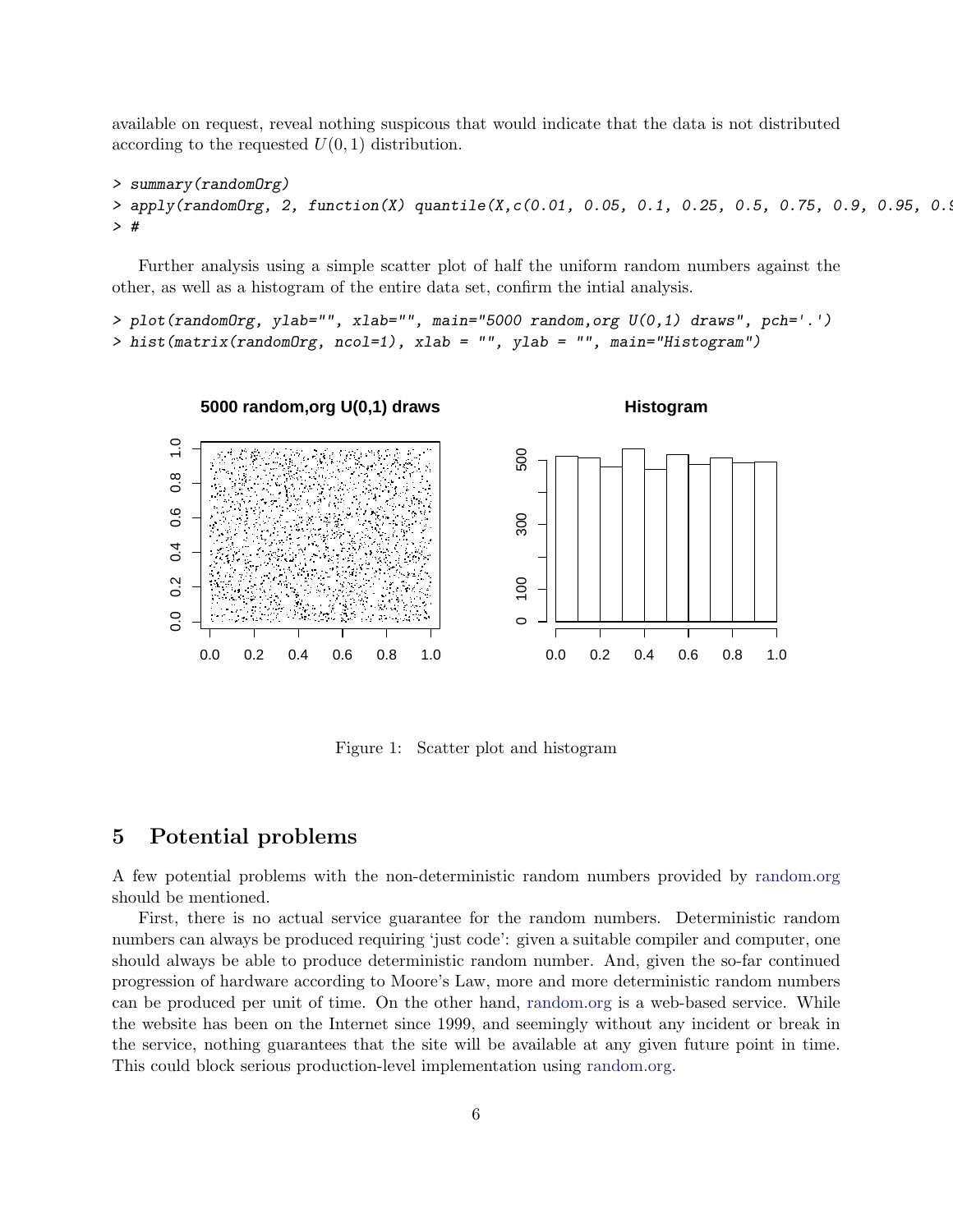Second, the data transfer from the service is entirely in the open. There is no provision for either a simple login or other forms of authentication, or an encryption layer covering the data. This could blocks any serious applications, in particular those involving cryptography. However, it it probably safe to assume that cryptography was never a focus of [random.org.](http://random.org)

Third, the [random.org](http://random.org) service, like other hardware generators, is comparatively slow—an order of magnitude slower than software-based generators even on modest hardware. In fact, [Davies](#page-6-1) [\(2000\)](#page-6-1) already suggested to use files to store the output from hardware random number generators, and to then access these files for access at higher speeds.

Fourth, while the result of the dieharder test suite are encouraging, they have been performed using static binary files. And, simply put, we just do not know for sure that the data was in fact generated by the [random.org](http://random.org) generator. A replicated study with a better guarantee concerning the origin of a sufficient amount of test data would be welcomed.

#### 6 Summary

The random package complements the existing deterministic random number generators in R by providing a first non-deterministic source based on the [random.org](http://random.org) service [\(Haahr,](#page-6-4) [2006\)](#page-6-4). The random package is portable and cross-platform. This paper also provides the first rigorous tests of the [random.org](http://random.org) service using the dieharder battery of tests [\(Brown,](#page-6-5) [2006a\)](#page-6-5) which indicate that the generated random numbers are of sufficiently high quality. We hope that random package presented here will prove to be useful for users of the R enviroment.

## References

- <span id="page-6-2"></span>David Brahm and Greg Snow. sudoku: Sudoku puzzle generator and solver, 2006. URL [http:](http://cran.r-project.org/src/contrib/Descriptions/sudoku.html) [//cran.r-project.org/src/contrib/Descriptions/sudoku.html](http://cran.r-project.org/src/contrib/Descriptions/sudoku.html). R package sudoku, version 2.0.
- <span id="page-6-5"></span>Robert G. Brown. dieharder: A Random Number Test Suite, 2006a. URL [http://www.phy.](http://www.phy.duke.edu/~rgb/General/dieharder.php) [duke.edu/~rgb/General/dieharder.php](http://www.phy.duke.edu/~rgb/General/dieharder.php). C program archive dieharder, version 1.4.24.
- <span id="page-6-6"></span>Robert G. Brown. Personal communication. Via email, August 2006b.
- <span id="page-6-1"></span>Robert B. Davies. Hardware random number generators, 2000. Presented at the 5th Australian Statistics Conference, July 2000, and the 51st conference of the NZ Statistical Association in September, 2000. Published as <http://www.robertnz.net/hwrng.htm> (Accessed 10-August-2006).
- <span id="page-6-0"></span>Mark Galassi, Brian Gough, Gerald Jungman, James Theiler, Jim Davies, Michael Booth, and Fabrice Rossi. The GNU Scientific Library Reference Manual, 2006. URL [http://www.gnu.](http://www.gnu.org/software/gsl) [org/software/gsl](http://www.gnu.org/software/gsl). ISBN 0954161734.
- <span id="page-6-3"></span>Mads Haahr. random.org: Introduction to Randomness and Random Numbers, 1999. Published as <http://random.org/essay.html> and also available as vignette random-essay in R package random.
- <span id="page-6-4"></span>Mads Haahr. random.org: True random number service, 2006. URL <http://random.org>. (accessed 6-August-2006).